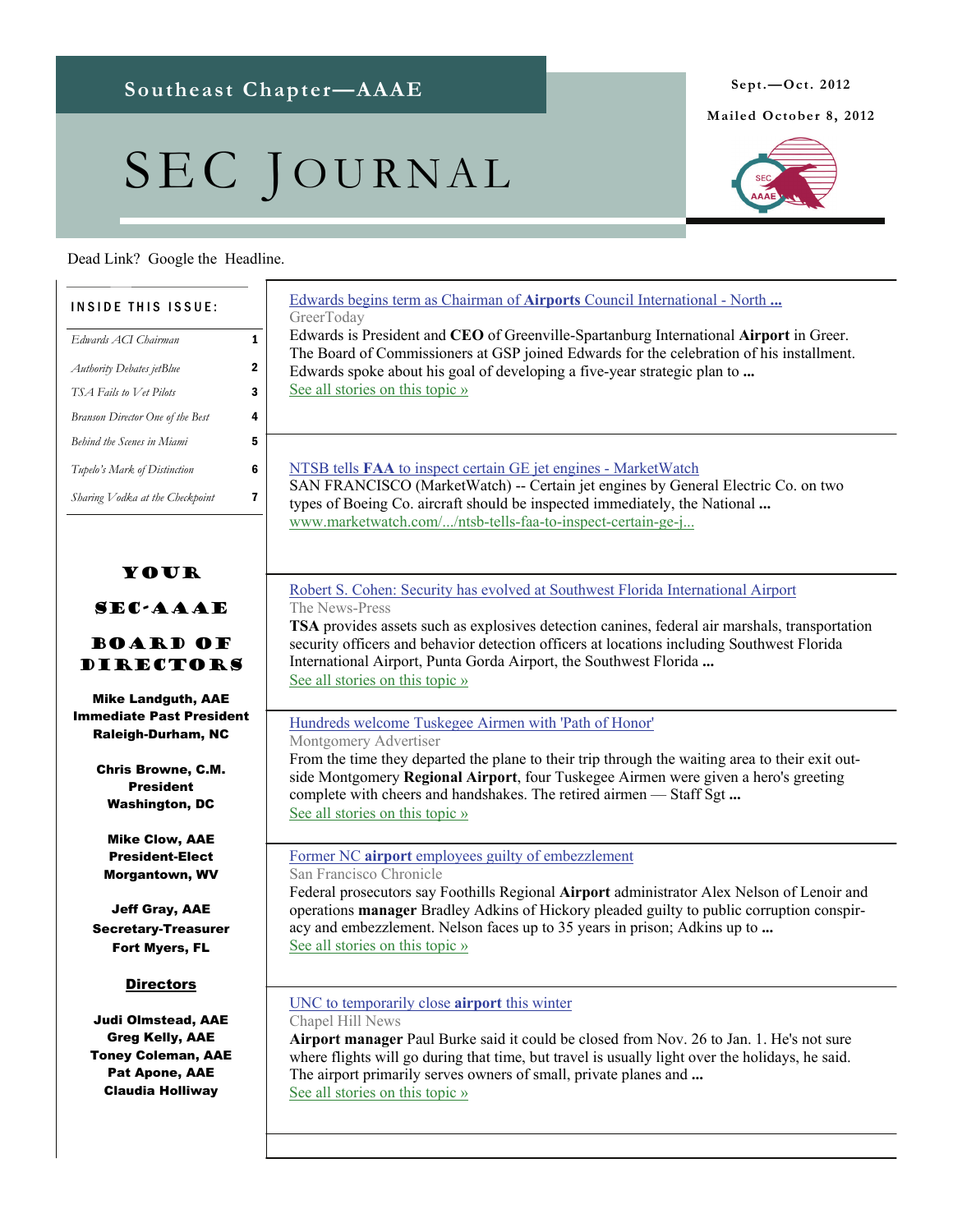The information contained in this newsletter is for general information purposes only. The information is provided by the Southeast Chapter of the American Association of Airport Executives and while we endeavor to keep the information up to date and correct, we make no representations or warranties of any kind, express or implied, about the completeness, accuracy, reliability, suitability or availability with respect to the website(s) noted herein or the information, products, services, or related graphics contained in the newsletter or on the website(s) noted for any purpose. Any reliance you place on such information is, therefore, strictly at your own risk.

 In no event will the Southeast Chapter of the American Association of Airport Executives be liable for any loss or damage including without limitation, indirect or consequential loss or damage, or any loss or damage whatsoever arising from loss of data or profits arising out of, or in connection with, the use of this newsletter.

 Through this newsletter you are able to link to other websites which are not under the control of the Southeast Chapter of the American Association of Airport Executives. We have no control over the nature, content, comments, language and availability of those sites. The inclusion of any links does not imply a recommendation or endorsement of the views expressed within any links.

 The Southeast Chapter of the American Association of Airport Executives is confident every effort is made to keep the website(s) noted herein up and running smoothly; however, The Southeast Chapter of the American Association of Airport Executives takes no responsibility for, and will not be liable for, the website (s) being temporarily unavailable due to technical issues beyond our control or links that have expired, are disabled or misdirected.

 Linked headlines for the Southeast Chapter—AAAE Journal provided by Google News at www.news.google.com unless otherwise noted.

**Charleston** [airport board gives chairman oversight of director; Riley](http://www.google.com/url?sa=X&q=http://www.postandcourier.com/article/20120905/PC05/120909633/1165/charleston-airport-board-gives-chairman-oversight-of-director-riley-others-call-move-violation-of-freedom-of-information-act&ct=ga&cad=CAcQARgBIAEoATAAOABAjsKgggVIAVgAYgVlbi1VUw&cd=SzwKkT7cvM0&usg=AFQjCNGFHu5BM9_zlfslzvgVetvlXd1MNQ) **...** In a move some called a power grab and a violation of the state's Freedom of Information Act, the **Charleston County Aviation Authority** strayed from its posted **...** [www.postandcourier.com/.../charleston-airport-board-gives-ch...](http://www.google.com/url?sa=X&q=http://www.postandcourier.com/article/20120905/PC05/120909633/1165/charleston-airport-board-gives-chairman-oversight-of-director-riley-others-call-move-violation-of-freedom-of-information-act&ct=ga&cad=CAcQARgBIAEoBDAAOABAjsKgggVIAVgAYgVlbi1VUw&cd=SzwKkT7cvM0&usg=AFQjCNGFHu5BM9_zlfslzvgVetvlXd1MNQ)

[Charleston airport board to reconsider vote giving chairman](http://www.google.com/url?sa=X&q=http://www.postandcourier.com/article/20120915/PC16/120919432/1177/charleston-airport-board-to-reconsider-vote-giving-chairman-authority-over-director&ct=ga&cad=CAcQARgBIAEoATAAOABApKjQggVIAVgBYgVlbi1VUw&cd=B-yNcUzMF90&usg=AFQjCNGQSSB00K09uV83ek1kEZ6418cp4w) **...**

The sudden and controversial change this month set off a firestorm of protest with many calling it apower grab by Chairman **Chip Limehouse** who is a state **...**

[www.postandcourier.com/.../charleston-airport-board-to-recon...](http://www.google.com/url?sa=X&q=http://www.postandcourier.com/article/20120915/PC16/120919432/1177/charleston-airport-board-to-reconsider-vote-giving-chairman-authority-over-director&ct=ga&cad=CAcQARgBIAEoBDAAOABApKjQggVIAVgBYgVlbi1VUw&cd=B-yNcUzMF90&usg=AFQjCNGQSSB00K09uV83ek1kEZ6418cp4w)

#### [Airport board rescinds earlier vote](http://www.google.com/url?sa=X&q=http://www.abcnews4.com/story/19567493/airport-board-rescinds-prior-vote&ct=ga&cad=CAcQARgBIAAoATAAOABA4-jeggVIAVgBYgVlbi1VUw&cd=29DNbr0iqiU&usg=AFQjCNGaRCgT-dsQ4eA1TStZwzL7fAILbg)

ABC NEWS 4

**Chip Limehouse**, who is chairman of the board, the authority to oversee the director. Executive Director Sue Stevens will go back to answering the entire **...**

[Aviation authority postpones electing officers, debates JetBlue](http://www.google.com/url?sa=X&q=http://www.charlestonbusiness.com/news/45285-aviation-authority-postpones-electing-officers-debates-jetblue-incentives%3Frss%3D0&ct=ga&cad=CAcQARgBIAAoATAAOABA_cDtggVIAVgBYgVlbi1VUw&cd=9jJPf8P2MUA&usg=AFQjCNEFEMXcOgUd3BXSJOnzsgQoIvLBpQ) **...**

Charleston Regional Business

**Chip Limehouse** and state Sen. Chip Campsen's positions on the board, ongoing terminal redevelopment efforts and a desire to put the board on a calendar-year **...**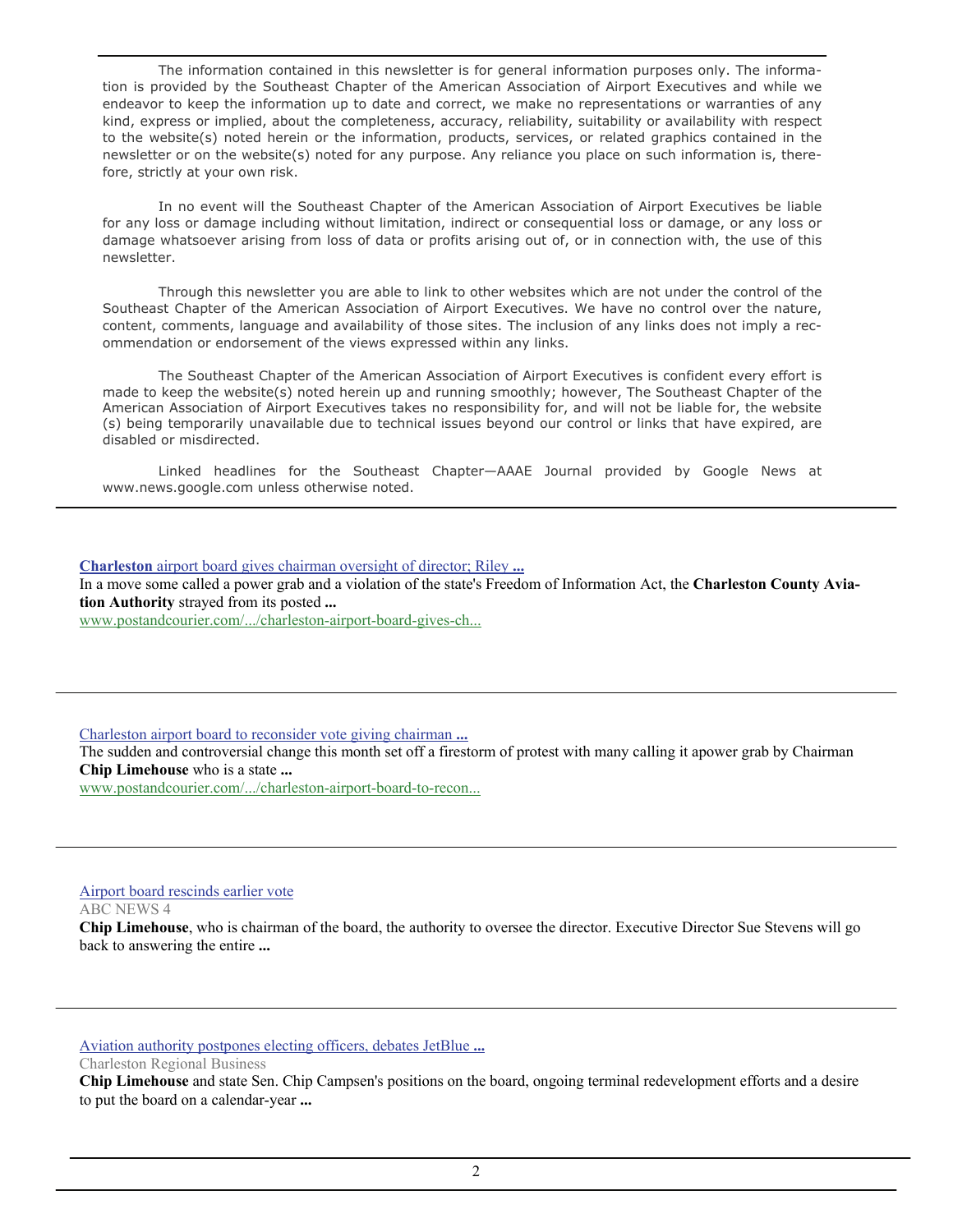#### [Aircraft and Family Are Her Passions](http://www.google.com/url?sa=X&q=http://www.theledger.com/article/20120914/NEWS/120919615/1326%3FTitle%3DAircraft-and-Family-Are-Her-Passions&ct=ga&cad=CAEQAhgAIAAoATAAOABAhYPYggVIAVAAWABiAmVu&cd=b8al29SR7v0&usg=AFQjCNG8d0gSvBf0GQIkBG9Wcd3iMVgikg)

The Ledger

Instead, she would go on to become **executive director** of the Bartow Municipal **Airport** and Industrial Park. Having worked at the **airport** for 36 years — initially handling office duties — it's the only full-time job Barrow has ever known. A New Jersey **...**

[See all stories on this topic »](http://www.google.com/url?sa=X&q=http://news.google.com/news/story%3Fncl%3Dhttp://www.theledger.com/article/20120914/NEWS/120919615/1326%253FTitle%253DAircraft-and-Family-Are-Her-Passions%26hl%3Den%26geo%3Dus&ct=ga&cad=CAEQAhgAIAAoBjAAOABAhYPYggVIAVAAWABiAmVu&cd=b8al29SR7v0&usg=AFQjCNF-3boN4RVAxJBoWdfvf_I69KdJhA)

#### [Ron Phillips to manage Monroe](http://www.google.com/url?sa=X&q=http://www.vcstar.com/news/2012/sep/12/ron-phillips-to-manage-monroe-airport/&ct=ga&cad=CAEQAhgAIAAoATABOAFAwI_EggVIAVAAWABiAmVu&cd=e0YFsLM4Fds&usg=AFQjCNFJFPE490yirhLmHxrlYKxMmiZCIQ) **airport**

Ventura County Star Phillips had previously been the marketing manager at the airport before taking over as interim director when former **airport manager** Cleve Norrell was fired Nov. 22, 2011. Norrell was dismissed for some embarrassing glitches during construction of the **...** [See all stories on this topic »](http://www.google.com/url?sa=X&q=http://news.google.com/news/story%3Fncl%3Dhttp://www.vcstar.com/news/2012/sep/12/ron-phillips-to-manage-monroe-airport/%26hl%3Den%26geo%3Dus&ct=ga&cad=CAEQAhgAIAAoBjABOAFAwI_EggVIAVAAWABiAmVu&cd=e0YFsLM4Fds&usg=AFQjCNE8PNBIWOuvEHfVLFK3jb6lyEo8Ag)

2 Ark. **airports** [selected for federal funding](http://www.google.com/url?sa=X&q=http://www.cbsnews.com/8301-505245_162-57511633/2-ark-airports-selected-for-federal-funding/&ct=ga&cad=CAEQARgAIAAoATACOAJAsJnEggVIAVAAWABiAmVu&cd=Yr4CgJ__ZMo&usg=AFQjCNGk0apXI8krYaJrMsaeHT5sUFngpg)

CBS News

Northwest Arkansas **Regional Airport** will use the money to create a master plan outlining its goals and initiatives. the Arkansas International Airport's funding will be used to improve its runway lighting system. © 2012 The Associated Press. All Rights **...**

[See all stories on this topic »](http://www.google.com/url?sa=X&q=http://news.google.com/news/story%3Fncl%3Dhttp://www.cbsnews.com/8301-505245_162-57511633/2-ark-airports-selected-for-federal-funding/%26hl%3Den%26geo%3Dus&ct=ga&cad=CAEQARgAIAAoBjACOAJAsJnEggVIAVAAWABiAmVu&cd=Yr4CgJ__ZMo&usg=AFQjCNGG3KPzyVrWk9tz5NlqZXGae7at6Q)

[JetBlue Announces Daily, Nonstop Air Service to](http://www.google.com/url?sa=X&q=http://www.moultrienews.com/news/JetBlue-Announces-Daily--Nonstop-Air-Service-to-Charleston-International-Airport&ct=ga&cad=CAcQARgBIAEoATAAOABApOXFggVIAVgAYgVlbi1VUw&cd=NLwohv4taNc&usg=AFQjCNH44Poc4eYJl90MjC8-oeCP4Fxy1A) **Charleston ...**

"The great economic development news continues to pour from the Charleston area," says S.C. State Representative and **Charleston County Aviation Authority ...**

[www.moultrienews.com/.../JetBlue-Announces-Daily--Nonsto...](http://www.google.com/url?sa=X&q=http://www.moultrienews.com/news/JetBlue-Announces-Daily--Nonstop-Air-Service-to-Charleston-International-Airport&ct=ga&cad=CAcQARgBIAEoBDAAOABApOXFggVIAVgAYgVlbi1VUw&cd=NLwohv4taNc&usg=AFQjCNH44Poc4eYJl90MjC8-oeCP4Fxy1A)

#### [Asheville gets nonstop flight to Fort Lauderdale](http://www.google.com/url?sa=X&q=http://www.citizen-times.com/article/20120911/NEWS/309110051/Asheville-gets-nonstop-flight-Fort-Lauderdale%3Fodyssey%3Dmod%257Cnewswell%257Ctext%257CFrontpage%257Cp&ct=ga&cad=CAEQARgAIAAoATAAOABAuLW-ggVIAVAAWABiAmVu&cd=0AuQ6PDTq1g&usg=AFQjCNFsd6DNO__ux0cFr_fsElYUkQE5NQ)

Asheville Citizen-Times

FLETCHER - The Asheville **Regional Airport** has landed a new, nonstop flight to Fort Lauderdale, Fla., which will ferry more leisure visitors between south Florida and the Western North Carolina mountains. Allegiant Airlines, a low-fare carrier, will **...**

[See all stories on this topic »](http://www.google.com/url?sa=X&q=http://news.google.com/news/story%3Fncl%3Dhttp://www.citizen-times.com/article/20120911/NEWS/309110051/Asheville-gets-nonstop-flight-Fort-Lauderdale%253Fodyssey%253Dmod%25257Cnewswell%25257Ctext%25257CFrontpage%25257Cp%26hl%3Den%26geo%3Dus&ct=ga&cad=CAEQARgAIAAoBjAAOABAuLW-ggVIAVAAWABiAmVu&cd=0AuQ6PDTq1g&usg=AFQjCNGJOsdsK5pXDSrzWLaQuc9yDccfOQ)

#### Report: **TSA** [Fails To Vet Thousands Of Foreign Pilots](http://www.google.com/url?sa=X&q=http://www.10news.com/news/31424485/detail.html&ct=ga&cad=CAEQARgAIAAoATAAOABAx6q6ggVIAVAAWABiAmVu&cd=TXWTPK3Sr0U&usg=AFQjCNEjGIgtBQTGiLB6vEHCHYfc2k_5Fw)

KGTV San Diego

According to the GAO's report to Congress, "**TSA** has not ensured that all foreign nationals seeking flight training in the United States have been vetted... foreign nationals obtaining flight training with the intent to do harm...could have already **...** [See all stories on this topic »](http://www.google.com/url?sa=X&q=http://news.google.com/news/story%3Fncl%3Dhttp://www.10news.com/news/31424485/detail.html%26hl%3Den%26geo%3Dus&ct=ga&cad=CAEQARgAIAAoBjAAOABAx6q6ggVIAVAAWABiAmVu&cd=TXWTPK3Sr0U&usg=AFQjCNGIF7dPJRYkSobPC6WbaPI-1XGKMA)

Titusville-Cocoa **Airport Authority** [wants to run KSC's Shuttle Landing facility](http://www.google.com/url?sa=X&q=http://www.floridatoday.com/article/20120911/NEWS01/309110011/Titusville-Cocoa-Airport-Authority-pursues-shuttle-strip%3Fodyssey%3Dnav%257Chead&ct=ga&cad=CAEQAhgAIAAoATAAOABAnOC7ggVIAVAAWABiAmVu&cd=24KhW7P6Ufk&usg=AFQjCNGarIf2lGRbkklUFqXN70uIRMTBsA) **...**

Florida Today

The Titusville-Cocoa **Airport Authority** tonight will seek Brevard County Commission support in its bid to operate the Shuttle Landing Facility, a 15,000-foot-long runway that opened in 1976. It is asking the County Commission to approve a resolution to **...**

[See all stories on this topic »](http://www.google.com/url?sa=X&q=http://news.google.com/news/story%3Fncl%3Dhttp://www.floridatoday.com/article/20120911/NEWS01/309110011/Titusville-Cocoa-Airport-Authority-pursues-shuttle-strip%253Fodyssey%253Dnav%25257Chead%26hl%3Den%26geo%3Dus&ct=ga&cad=CAEQAhgAIAAoBjAAOABAnOC7ggVIAVAAWABiAmVu&cd=24KhW7P6Ufk&usg=AFQjCNE5UMjMqEEdeXbPpOsHgbKc6VjgbA)

[After cutbacks, Tampa International](http://www.google.com/url?sa=X&q=http://www.tampabay.com/news/business/airlines/after-cutbacks-tampa-international-airport-set-to-add-13-positions/1250100&ct=ga&cad=CAEQAhgAIAAoATAAOABA576lggVIAVAAWABiAmVu&cd=XTpgQK-ZG-0&usg=AFQjCNEq987XXWnyhypgHln2XYO6vm6nqQ) **Airport** set to add 13 positions

Tampabay.com

It's not a lot of new jobs, but it's a positive sign for an airport that has shed 63 jobs since 2009. The airport currently has 573 paid positions. **Airport CEO** Joe Lopano said it was time for Tampa International to start growing again. "I kept the head **...** [See all stories on this topic »](http://www.google.com/url?sa=X&q=http://news.google.com/news/story%3Fncl%3Dhttp://www.tampabay.com/news/business/airlines/after-cutbacks-tampa-international-airport-set-to-add-13-positions/1250100%26hl%3Den%26geo%3Dus&ct=ga&cad=CAEQAhgAIAAoBjAAOABA576lggVIAVAAWABiAmVu&cd=XTpgQK-ZG-0&usg=AFQjCNGQRsjfHckSPp2ypjlNGnad_04abQ)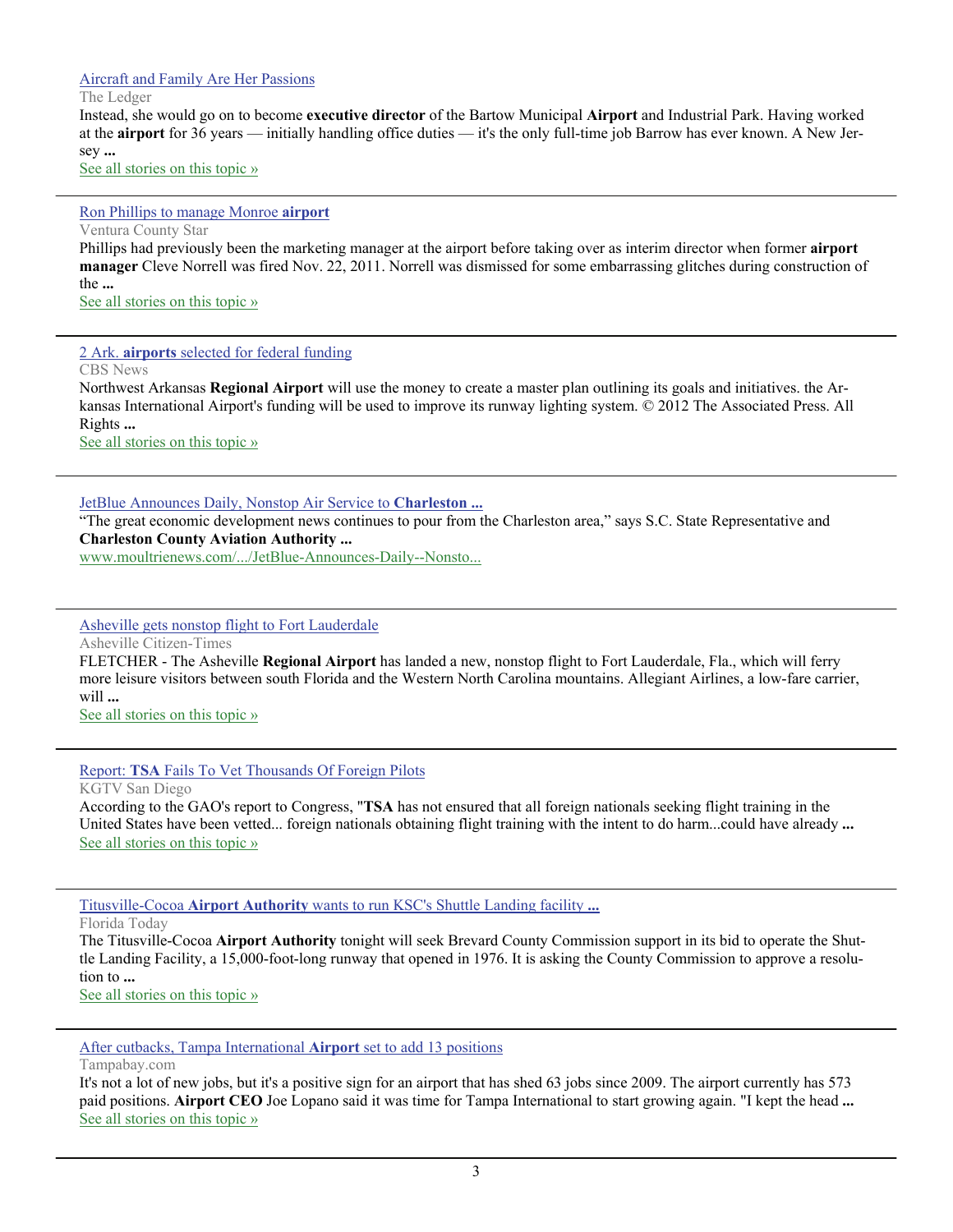Branson **Airport Executive** [One of Aviation's 'Best and Brightest'](http://www.google.com/url?sa=X&q=http://www.komc.com/11854/branson_airport_executive_one_of_aviations_best_and_brightest.html&ct=ga&cad=CAEQAhgAIAAoATAAOABAhOutggVIAVAAWABiAmVu&cd=_29KDEGVDlY&usg=AFQjCNFLDTfjcqAamth86h057zDoiuTxvw)

komc

Branson **Airport Executive Director** Jeff Bourk is recognized as one of the aviation industry's "Best and Brightest 40 Under 40" as selected by Airport Business magazine. Bourk says it's an honor he shares with everyone at the Branson Airport… Jeff **...**

[See all stories on this topic »](http://www.google.com/url?sa=X&q=http://news.google.com/news/story%3Fncl%3Dhttp://www.komc.com/11854/branson_airport_executive_one_of_aviations_best_and_brightest.html%26hl%3Den%26geo%3Dus&ct=ga&cad=CAEQAhgAIAAoBjAAOABAhOutggVIAVAAWABiAmVu&cd=_29KDEGVDlY&usg=AFQjCNEApDBltcCP2k8ckHavKHfL4Hp9gw)

#### Greenville **airport** [gets new director](http://www.google.com/url?sa=X&q=http://www.fox10tv.com/dpp/news/mississippi/ap_mississippi/Greenville-airport-gets-new-director_96488879&ct=ga&cad=CAEQARgAIAAoATAAOABAhayWggVIAVAAWABiAmVu&cd=YmqfToA-Crk&usg=AFQjCNHx1MSk-t94hi8WnTwk-x0Pkk_diw) WALA-TV FOX10 He was an intern and aircraft rescue and firefighting crewman before serving as the executive assistant at Lake Charles **Regional Airport** in Lake Charles, La. Gant succeeds Lane Rodgers, who resigned in July. \_\_\_. Information from: Delta Democ-

rat Times, **...** [See all stories on this topic »](http://www.google.com/url?sa=X&q=http://news.google.com/news/story%3Fncl%3Dhttp://www.fox10tv.com/dpp/news/mississippi/ap_mississippi/Greenville-airport-gets-new-director_96488879%26hl%3Den%26geo%3Dus&ct=ga&cad=CAEQARgAIAAoBjAAOABAhayWggVIAVAAWABiAmVu&cd=YmqfToA-Crk&usg=AFQjCNHFlDa_DNC4Q9QTtUsancjqGCWkGw)

#### **Airports** [survey shows economic impact](http://www.google.com/url?sa=X&q=http://www.sacbee.com/2012/09/24/4848360/airports-survey-shows-economic.html&ct=ga&cad=CAEQARgAIAAoATAAOABAs8GAgwVIAVAAWABiAmVu&cd=q7Z07_Nr_Ks&usg=AFQjCNEkQYIo_WblFp1jHgrZwM1POzo52Q)

Sacramento Bee

The Louisville Regional **Airport Authority** says a survey of the economic impact of Louisville International Airport and Bowman Field show the facilities generated more than \$7 billion in total business expenditures in the metropolitan area last year.

[See all stories on this topic »](http://www.google.com/url?sa=X&q=http://news.google.com/news/story%3Fncl%3Dhttp://www.sacbee.com/2012/09/24/4848360/airports-survey-shows-economic.html%26hl%3Den%26geo%3Dus&ct=ga&cad=CAEQARgAIAAoBjAAOABAs8GAgwVIAVAAWABiAmVu&cd=q7Z07_Nr_Ks&usg=AFQjCNExK-ju2dk-iTDjKE_xpmXu7O092w)

#### [JetBlue to land in](http://www.google.com/url?sa=X&q=http://www.charlestoncountydevelopment.com/News-JetBlue-land-Charleston-starting-Feb-28.aspx&ct=ga&cad=CAcQARgBIAEoATAAOABA64r8ggVIAVgAYgVlbi1VUw&cd=ZXQ_0yW2Srw&usg=AFQjCNEL8ND83tt_fFin_Cyik0zybtl0AA) **Charleston** starting Feb. 28

Charleston Area Convention and Visitors Bureau: \$694,300; **Charleston County Aviation Authority**: \$202,000; Charleston Metro Chamber of Commerce: **...**

[www.charlestoncountydevelopment.com/News-JetBlue-land-C...](http://www.google.com/url?sa=X&q=http://www.charlestoncountydevelopment.com/News-JetBlue-land-Charleston-starting-Feb-28.aspx&ct=ga&cad=CAcQARgBIAEoBDAAOABA64r8ggVIAVgAYgVlbi1VUw&cd=ZXQ_0yW2Srw&usg=AFQjCNEL8ND83tt_fFin_Cyik0zybtl0AA)

#### **Charleston** [airport board questions incentives for JetBlue](http://www.google.com/url?sa=X&q=http://www.postandcourier.com/article/20120920/PC05/120929939&ct=ga&cad=CAcQARgBIAAoATAAOABAttPvggVIAVgBYgVlbi1VUw&cd=3j28M6fEozo&usg=AFQjCNE0khbHaetiGNEdYRJ-T5mbVz8sPA)

Charleston Post Courier

(File/Leroy Burnell/Staff) Incentives for JetBlue Airways are the latest controversy to emerge from **Charleston County Aviation Authority**.

#### **FAA** [Initiates Florida Metroplex Program](http://www.google.com/url?sa=X&q=http://www.aviationnews.net/%3Fdo%3Dheadline%26news_ID%3D210253&ct=ga&cad=CAcQARgAIAAoATAAOABAieD0ggVIAVAAWABiBWVuLVVT&cd=ywT3aqQe1vY&usg=AFQjCNH0Pohf3ZvncF3swkcWZ-ddzGiP_w)

AviationNews.net

Acting **FAA** Administrator Michael Huerta last week announced the launch of the Florida Metroplex, a NextGen program intended to increase aviation safety and efficiency while reducing aircraft emissions for airports in the Miami, Orlando and Tampa **...**

[See all stories on this topic »](http://www.google.com/url?sa=X&q=http://news.google.com/news/story%3Fncl%3Dhttp://www.aviationnews.net/%253Fdo%253Dheadline%2526news_ID%253D210253%26hl%3Den%26geo%3Dus&ct=ga&cad=CAcQARgAIAAoBjAAOABAieD0ggVIAVAAWABiBWVuLVVT&cd=ywT3aqQe1vY&usg=AFQjCNEAzjnzVm9-wYo28gB7aeJlMMVibw)

#### Blue Grass **Airport** [Mural Getting Face Lift](http://www.google.com/url?sa=X&q=http://www.lex18.com/news/blue-grass-airport-mural-getting-face-lift&ct=ga&cad=CAEQAhgAIAAoATACOAJAiJuCgwVIAVAAWABiAmVu&cd=zC0wWB_ihVs&usg=AFQjCNFga2DPV7manbtin8NyeAm4mO8uFw)

LEX18 Lexington KY News **Airport Director** of Engineering Mark Day added the **airport** has "never had an issue with the primer coming off the concrete." "It's always been the top coats of the paint," he said. "That's why we sandblasted. We couldn't get the primer off." Franklin **...** [See all stories on this topic »](http://www.google.com/url?sa=X&q=http://news.google.com/news/story%3Fncl%3Dhttp://www.lex18.com/news/blue-grass-airport-mural-getting-face-lift%26hl%3Den%26geo%3Dus&ct=ga&cad=CAEQAhgAIAAoBjACOAJAiJuCgwVIAVAAWABiAmVu&cd=zC0wWB_ihVs&usg=AFQjCNG5Vnq_DRJpue3vCurMovXQ_AKlHw)

[Silver Airways arrives in Muscle Shoals](http://www.google.com/url?sa=X&q=http://www.waff.com/story/19682226/silver-airways-arrives-in-muscle-shoals-airport&ct=ga&cad=CAEQARgAIAAoATACOAJA7fSmgwVIAVAAWABiAmVu&cd=gxDK_FXOxPE&usg=AFQjCNGfaQLCZsMW0o-J_0uUw6J12Qbogg) **airport**

**WAFF** 

A new airline begins service at the Northwest Alabama **Regional Airport** Monday morning. Silver Airways will provide two outbound and tow inbound flights daily to Atlanta from Muscle Shoals. The Florida-basedMore >>. A new airline begins service at the **...**

[See all stories on this topic »](http://www.google.com/url?sa=X&q=http://news.google.com/news/story%3Fncl%3Dhttp://www.waff.com/story/19682226/silver-airways-arrives-in-muscle-shoals-airport%26hl%3Den%26geo%3Dus&ct=ga&cad=CAEQARgAIAAoBjACOAJA7fSmgwVIAVAAWABiAmVu&cd=gxDK_FXOxPE&usg=AFQjCNHpi8kIug0izLGQiALYKyhqKPBBnw)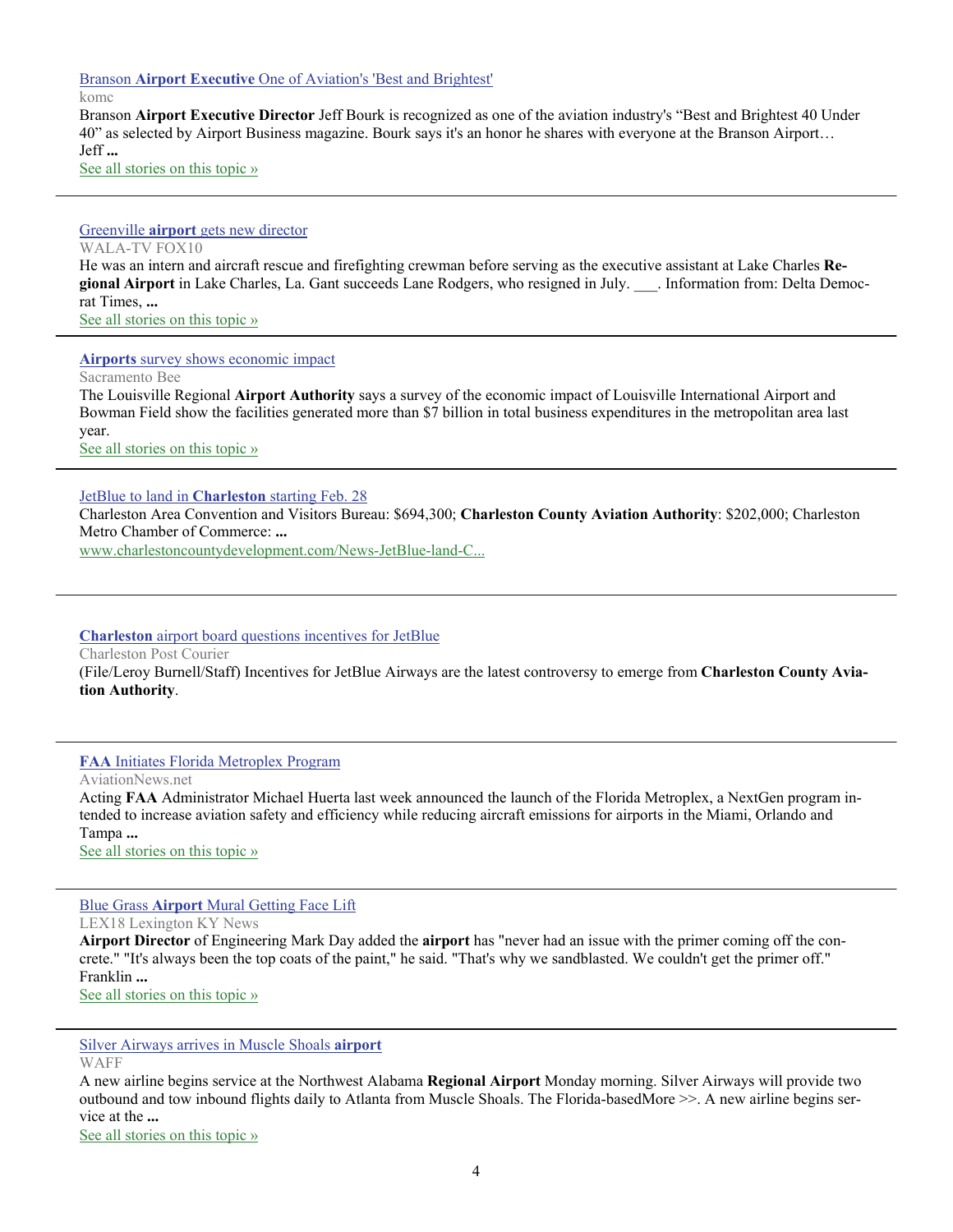#### [New show goes behind the scenes at Miami](http://www.google.com/url?sa=X&q=http://www.huffingtonpost.com/huff-wires/20120930/us-miami-airport-show/&ct=ga&cad=CAEQAhgAIAAoATAAOABAwIWjgwVIAVAAWABiAmVu&cd=1b5eqzrASFg&usg=AFQjCNHC3GbFHApkQEffS2iy0ZFms5l_tg) **airport**

Huffington Post

"**Airport** 24/7: Miami" offers viewers a behind-the-scenes look at what it takes to move more than 100,000 travelers each day through Miami International **Airport**. "We host a Super Bowl every day at MIA," security **director** Lauren Stover said, comparing **...**

[See all stories on this topic »](http://www.google.com/url?sa=X&q=http://news.google.com/news/story%3Fncl%3Dhttp://www.huffingtonpost.com/huff-wires/20120930/us-miami-airport-show/%26hl%3Den%26geo%3Dus&ct=ga&cad=CAEQAhgAIAAoBjAAOABAwIWjgwVIAVAAWABiAmVu&cd=1b5eqzrASFg&usg=AFQjCNHN2ncb4ZDikmGrGUOcrGe5frTuQg)

Letter: Solution to **airport's** [customs officers shortage](http://www.google.com/url?sa=X&q=http://www.floridatoday.com/article/20121001/OPINION/120928014/Letter-Solution-airport-s-customs-officers-shortage&ct=ga&cad=CAEQARgAIAAoATAAOABArdylgwVIAVAAWABiAmVu&cd=ig3SWZfRrQM&usg=AFQjCNHF5VcF_xxmz9l_HzvBNu-SxqQ_7w) Florida Today

In response to the recent article about the need for more customs officers at Melbourne International Airport to process international flights, given a little practical thinking by the Melbourne **Airport Authority** and the U.S. Customs Service, there may **...** [See all stories on this topic »](http://www.google.com/url?sa=X&q=http://news.google.com/news/story%3Fncl%3Dhttp://www.floridatoday.com/article/20121001/OPINION/120928014/Letter-Solution-airport-s-customs-officers-shortage%26hl%3Den%26geo%3Dus&ct=ga&cad=CAEQARgAIAAoBjAAOABArdylgwVIAVAAWABiAmVu&cd=ig3SWZfRrQM&usg=AFQjCNE0WhOLQCfGJClHyKiUIdUvyhVbvw)

[Pythias Brown, Convicted TSA Officer, Says Theft At Airport Is 'Very](http://www.google.com/url?sa=X&q=http://www.huffingtonpost.com/2012/09/28/tsa-screener-pythias-brown-theft-airports-common-convenient-thieving-culture_n_1923003.html&ct=ga&cad=CAEQARgAIAAoATADOANAw5CYgwVIAVAAWABiAmVu&cd=DpEL-QeNWKs&usg=AFQjCNFISA5dLNWxh3Ubo_0CJUgdxmDl8w) **...**

Huffington Post

A **Transportation Security Administration** security officer who was convicted of theft says he was "part of a culture" of convenient and indifferent thieving. Speaking publicly for the first time since being released from prison, Pythias Brown, former **...**

[See all stories on this topic »](http://www.google.com/url?sa=X&q=http://news.google.com/news/story%3Fncl%3Dhttp://www.huffingtonpost.com/2012/09/28/tsa-screener-pythias-brown-theft-airports-common-convenient-thieving-culture_n_1923003.html%26hl%3Den%26geo%3Dus&ct=ga&cad=CAEQARgAIAAoBjADOANAw5CYgwVIAVAAWABiAmVu&cd=DpEL-QeNWKs&usg=AFQjCNGx24A4Jgq_MjGfw_cDVeogxQu1HA)

Over 300 **TSA** [screeners fired for theft since 2003](http://www.google.com/url?sa=X&q=http://www.myfoxboston.com/story/19661536/2012/09/27/over-300-tsa-screeners-fired-for-theft-since-2003&ct=ga&cad=CAEQARgAIAAoATACOAJAntyUgwVIAVAAWABiAmVu&cd=E0QsElKQEMw&usg=AFQjCNH5j-qJ9OFkPb9HL4KzE0TzGhKTlA)

My Fox Boston

BOSTON (FOX 25 / MyFoxBoston.com) Passengers at Logan International Airport reacted to new numbers regarding the amount of **TSA** screeners from across the nation who have been fired specifically for theft on Thursday. A whopping 381 screeners have **...**

[See all stories on this topic »](http://www.google.com/url?sa=X&q=http://news.google.com/news/story%3Fncl%3Dhttp://www.myfoxboston.com/story/19661536/2012/09/27/over-300-tsa-screeners-fired-for-theft-since-2003%26hl%3Den%26geo%3Dus&ct=ga&cad=CAEQARgAIAAoBjACOAJAntyUgwVIAVAAWABiAmVu&cd=E0QsElKQEMw&usg=AFQjCNHFC36uz3z15c9JGsL0Vs-mYd_7kg)

#### Ex-**airport** [official arrested for theft](http://www.google.com/url?sa=X&q=http://www2.eprisenow.com/news/2012/sep/27/ex-airport-official-arrested-theft-ar-4640548/&ct=ga&cad=CAEQARgAIAAoATABOAFAzqSTgwVIAVAAWABiAmVu&cd=GrqsiycVUEE&usg=AFQjCNFhfvUxXyUHEfjxX7BMSp94CQPhYw)

The Enterprise Ledger

A man who formerly served as the Enterprise **Municipal Airport** coordinator was arrested Thursday on a felony theft charge following an investigation into improprieties at the facility. According to an Enterprise Police Department press release, Julius **...**

[See all stories on this topic »](http://www.google.com/url?sa=X&q=http://news.google.com/news/story%3Fncl%3Dhttp://www2.eprisenow.com/news/2012/sep/27/ex-airport-official-arrested-theft-ar-4640548/%26hl%3Den%26geo%3Dus&ct=ga&cad=CAEQARgAIAAoBjABOAFAzqSTgwVIAVAAWABiAmVu&cd=GrqsiycVUEE&usg=AFQjCNGoalzvK5BuRf5fdb73w6Defkws6w)

[Hopes high for I-75, Southwest Florida International](http://www.google.com/url?sa=X&q=http://www.news-press.com/article/20120926/NEWS0115/309260016/Hopes-high-75-Southwest-Florida-International-Airport-link%3Fodyssey%3Dtab%257Ctopnews%257Ctext%257CHome&ct=ga&cad=CAEQAhgAIAAoATAGOAZAwvmNgwVIAVAAWABiAmVu&cd=1-XTGUtnCXo&usg=AFQjCNGccOg4L7prGAH7dgTGLcdMNFLrjA) **Airport** link

The News-Press

Cressman, a **manager** and equipment salesman for local construction company Holland Pump, scoured over maps of a new access road system between Alico Road and Daniels Parkway designed to take motorists to and from the **airport** faster than ever.

[See all stories on this topic »](http://www.google.com/url?sa=X&q=http://news.google.com/news/story%3Fncl%3Dhttp://www.news-press.com/article/20120926/NEWS0115/309260016/Hopes-high-75-Southwest-Florida-International-Airport-link%253Fodyssey%253Dtab%25257Ctopnews%25257Ctext%25257CHome%26hl%3Den%26geo%3Dus&ct=ga&cad=CAEQAhgAIAAoBjAGOAZAwvmNgwVIAVAAWABiAmVu&cd=1-XTGUtnCXo&usg=AFQjCNF-yMQDUZF3MVTFr59S0SO3VVnIrA)

#### [FAA Announces AIP Grants](http://www.google.com/url?sa=X&q=http://www.aviationnews.net/%3Fdo%3Dheadline%26news_ID%3D210364&ct=ga&cad=CAEQARgAIAAoATAAOABAyOKJgwVIAVAAWABiAmVu&cd=e-e5sMN24ws&usg=AFQjCNGYFCf8861TwXuxAi9qjAe7-mv8pw)

AviationNews.net

\$31.8 million for installation of Engineered Material Arresting Systems at the south end of Runway 18R/36L at Memphis **International**; and for a portion of a five-phase, \$90-million project to reconstruct the concrete, aircraft-parking ramp that **...** [See all stories on this topic »](http://www.google.com/url?sa=X&q=http://news.google.com/news/story%3Fncl%3Dhttp://www.aviationnews.net/%253Fdo%253Dheadline%2526news_ID%253D210364%26hl%3Den%26geo%3Dus&ct=ga&cad=CAEQARgAIAAoBjAAOABAyOKJgwVIAVAAWABiAmVu&cd=e-e5sMN24ws&usg=AFQjCNFHrdsP7k3mhF2_IEpJYfyixQcM_Q)

Former **airport** [employees plead guilty, out on bond](http://www.google.com/url?sa=X&q=http://www2.morganton.com/news/2012/sep/24/former-airport-employees-plead-guilty-out-bond-ar-2635237/&ct=ga&cad=CAEQARgAIAAoATABOAFAhrCDgwVIAVAAWABiAmVu&cd=QCoBCxy-qyY&usg=AFQjCNGm3WRl_0WhL2yqmr_vafLIOdz2cQ)

Morganton News Herald

Two former Foothills **Regional Airport** officials entered guilty pleas Monday in U.S. District Court to charges stemming from an FBI investigation of the airport. Both men were released on \$25,000 unsecured bonds with several conditions. Alex Dean Nelson **...** [See all stories on this topic »](http://www.google.com/url?sa=X&q=http://news.google.com/news/story%3Fncl%3Dhttp://www2.morganton.com/news/2012/sep/24/former-airport-employees-plead-guilty-out-bond-ar-2635237/%26hl%3Den%26geo%3Dus&ct=ga&cad=CAEQARgAIAAoBjABOAFAhrCDgwVIAVAAWABiAmVu&cd=QCoBCxy-qyY&usg=AFQjCNGvYRtjHZPqfcYlrx6oPJdyhQ_4Gg)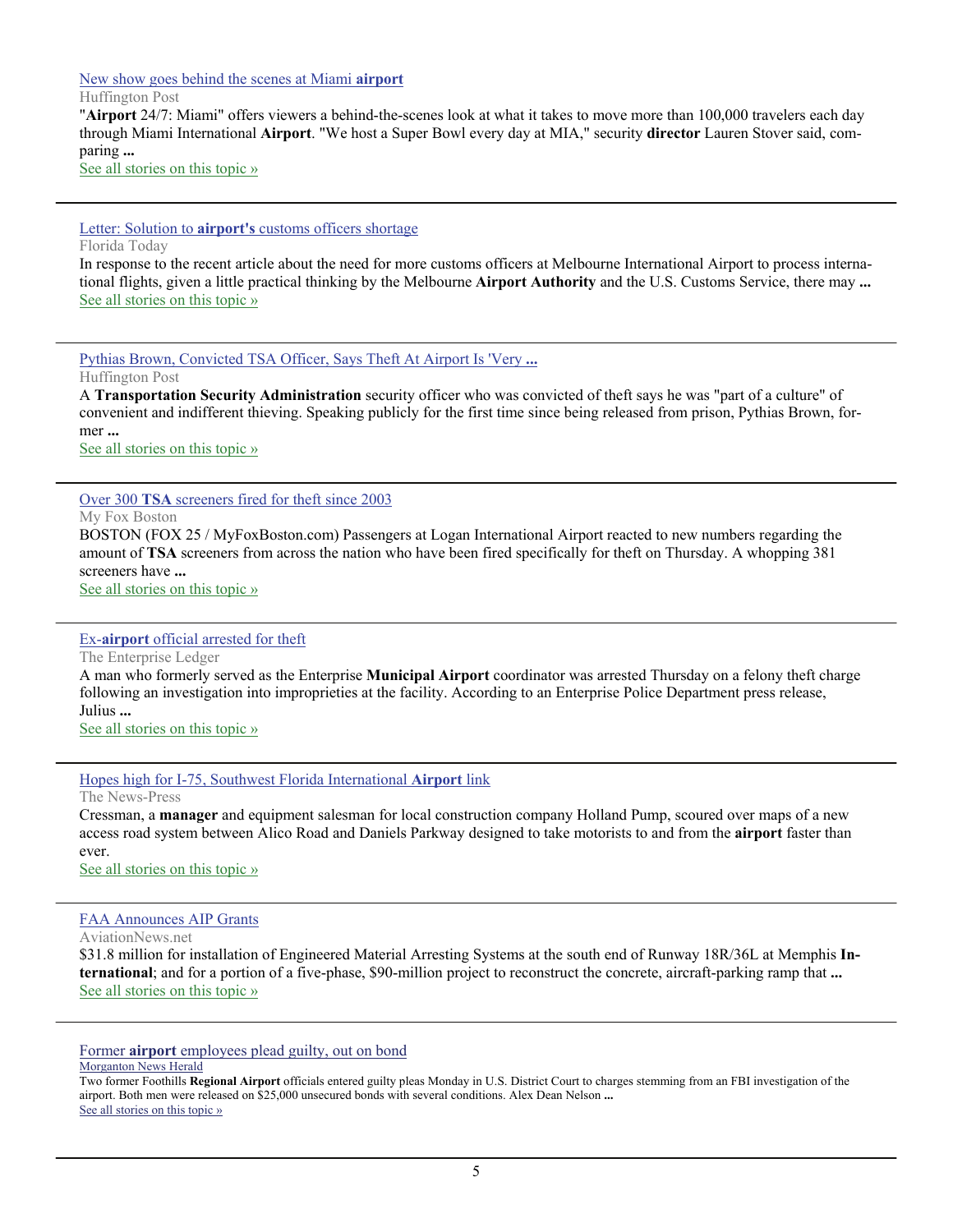Tupelo **Regional Airport** [gets mark of distinction](http://www.google.com/url?sa=X&q=http://www.wtva.com/news/local/story/Tupelo-Regional-Airport-gets-mark-of-distinction/pcY6LceVc02czIjp_rprkw.cspx&ct=ga&cad=CAEQARgAIAAoATAAOABAnYPMgwVIAVAAWABiAmVu&cd=WBuzD30yTBo&usg=AFQjCNG5vrNQRkPHRqJg15h0FNqd3u9iGg)

WTVA

(WTVA) -- The Federal Aviation Administration (FAA),Southern **Region**,**Airports** Division is presenting the Airport Safety Mark of Distinction Award to the Tupelo **Regional Airport** for their efforts related to wildlife hazard management, delineation of the **...**

[See all stories on this topic »](http://www.google.com/url?sa=X&q=http://news.google.com/news/story%3Fncl%3Dhttp://www.wtva.com/news/local/story/Tupelo-Regional-Airport-gets-mark-of-distinction/pcY6LceVc02czIjp_rprkw.cspx%26hl%3Den%26geo%3Dus&ct=ga&cad=CAEQARgAIAAoBjAAOABAnYPMgwVIAVAAWABiAmVu&cd=WBuzD30yTBo&usg=AFQjCNH6Z4ovJYHoyfdE6PGo6cjIZgnT6A)

[More hangars may be built at Lake Charles](http://www.google.com/url?sa=X&q=http://www.vcstar.com/news/2012/oct/06/more-hangars-may-be-built-at-lake-charles/&ct=ga&cad=CAEQARgAIAAoATABOAFA8_PCgwVIAVAAWABiAmVu&cd=TXe35brApNw&usg=AFQjCNGEpcyk9j05R6tuN5V9jAr6dPz4hQ) **airport**

Ventura County Star

(AP) - A private developer is interested in leasing more than 9,000 square feet of land at Lake Charles **Regional Airport** to build eight hangars to house private planes. Airport Executive Director Heath Allen tells The American Press (<http://bit.ly> **...** [See all stories on this topic »](http://www.google.com/url?sa=X&q=http://news.google.com/news/story%3Fncl%3Dhttp://www.vcstar.com/news/2012/oct/06/more-hangars-may-be-built-at-lake-charles/%26hl%3Den%26geo%3Dus&ct=ga&cad=CAEQARgAIAAoBjABOAFA8_PCgwVIAVAAWABiAmVu&cd=TXe35brApNw&usg=AFQjCNHaF0CNr0oQtJLggC8syV82EprIfA)

Shreveport's new **airports** [director outlines his vision](http://www.google.com/url?sa=X&q=http://www.shreveporttimes.com/article/20121007/NEWS05/210060306/Shreveport-s-new-airports-director-outlines-his-vision&ct=ga&cad=CAEQARgAIAAoATAAOABArrjFgwVIAVAAWABiAmVu&cd=cgG01m_MK9E&usg=AFQjCNEsabfktaUjr_oCvnMGsRCtRjhD_w)

Shreveport Times

26, 1996, to break up the drive from Atlanta to Palm Springs. When he realized his Monkhouse Drive hotel was next to Shreveport **Regional Airport**, he took a drive through the terminal area then ate at Nicky's Mexican Restaurant on the recommendation of **...**

[See all stories on this topic »](http://www.google.com/url?sa=X&q=http://news.google.com/news/story%3Fncl%3Dhttp://www.shreveporttimes.com/article/20121007/NEWS05/210060306/Shreveport-s-new-airports-director-outlines-his-vision%26hl%3Den%26geo%3Dus&ct=ga&cad=CAEQARgAIAAoBjAAOABArrjFgwVIAVAAWABiAmVu&cd=cgG01m_MK9E&usg=AFQjCNE0VJov6JUd4xIpf0Wn8mOmzZ8wxw)

[US Airways direct flight from Augusta to Washington shows popularity early](http://www.google.com/url?sa=X&q=http://chronicle.augusta.com/news/business/2012-10-04/us-airways-direct-flight-augusta-washington-shows-popularity-early%3Fv%3D1349450329&ct=ga&cad=CAEQARgAIAAoATAAOABA5Ym9gwVIAVAAWABiAmVu&cd=8eF64V8zql0&usg=AFQjCNHjocynjuC_hcP6o3Vhko82QX4esw)

The Augusta Chronicle

Back | Next. A US Airways flight to Washington, D.C., takes off at Augusta **Regional Airport**. SARA CALDWELL/STAFF. A US Airways flight to Washington, D.C., takes off at Augusta **Regional Airport**. The direct flights to the nation's capital have proved **...**

[See all stories on this topic »](http://www.google.com/url?sa=X&q=http://news.google.com/news/story%3Fncl%3Dhttp://chronicle.augusta.com/news/business/2012-10-04/us-airways-direct-flight-augusta-washington-shows-popularity-early%253Fv%253D1349450329%26hl%3Den%26geo%3Dus&ct=ga&cad=CAEQARgAIAAoBjAAOABA5Ym9gwVIAVAAWABiAmVu&cd=8eF64V8zql0&usg=AFQjCNEj6Ac1Fs9-Y9V4UxFRyKWNAL2Psg)

Tampa International's **CEO** gets raise as **airport** [employee asks about own pay](http://www.google.com/url?sa=X&q=http://www.tampabay.com/news/business/airlines/tampa-internationals-ceo-gets-raise-as-airport-employee-asks-about-own-pay/1254869&ct=ga&cad=CAEQAhgAIAAoATAAOABA7JK5gwVIAVAAWABiAmVu&cd=b4VIgZqZ47Q&usg=AFQjCNEwigSQ1ztalPBTV9jj9gBvJZVFSQ)

Tampabay.com

The Hillsborough County Aviation Authority board voted 5-0 on Thursday to give Tampa International **Airport's CEO** a 5 percent merit raise and extend his contract a year through 2016. That is a \$15,000 raise for Lopano, whose annual base salary is \$300 **...**

[See all stories on this topic »](http://www.google.com/url?sa=X&q=http://news.google.com/news/story%3Fncl%3Dhttp://www.tampabay.com/news/business/airlines/tampa-internationals-ceo-gets-raise-as-airport-employee-asks-about-own-pay/1254869%26hl%3Den%26geo%3Dus&ct=ga&cad=CAEQAhgAIAAoBjAAOABA7JK5gwVIAVAAWABiAmVu&cd=b4VIgZqZ47Q&usg=AFQjCNHbinTLGhRXU5XP2ZkolBddgRZfOQ)

[Former airport worker pleads guilty in drug plot](http://www.google.com/url?sa=X&q=http://www.sacbee.com/2012/10/04/4882367/former-airport-worker-pleads-guilty.html&ct=ga&cad=CAEQARgAIAAoATAAOABA3fC3gwVIAVAAWABiAmVu&cd=hv35MOnB954&usg=AFQjCNEG1NJgUtAv5BN1quVzDCLqnbYFqQ)

Sacramento Bee

ATLANTA -- A former security worker has pleaded guilty in a plot to smuggle drugs through the Atlanta airport. U.S. Attorney Sally Quillian Yates says the guilty plea was given by 26-year-old Timothy G. Gregory, a former **Transportation Security ...** [See all stories on this topic »](http://www.google.com/url?sa=X&q=http://news.google.com/news/story%3Fncl%3Dhttp://www.sacbee.com/2012/10/04/4882367/former-airport-worker-pleads-guilty.html%26hl%3Den%26geo%3Dus&ct=ga&cad=CAEQARgAIAAoBjAAOABA3fC3gwVIAVAAWABiAmVu&cd=hv35MOnB954&usg=AFQjCNF5xovt6wTxPebhkLqDaSOIMS3tiQ)

**TSA** [plans training to address insider threat](http://www.google.com/url?sa=X&q=http://www.fiercehomelandsecurity.com/story/tsa-plans-training-address-insider-threat/2012-10-04&ct=ga&cad=CAEQARgAIAAoATAAOABAifK2gwVIAVAAWABiAmVu&cd=EeepcJAmEaU&usg=AFQjCNFXqy18kqG2yKhw2xThAIJYKuw98A)

Fierce Homeland Security

Until **TSA** has agencywide training, policies and procedures to address the insider threat, there are two steps it can take now to at least protect sensitive information, the OIG says--though **TSA** rejected both ideas. The OIG says **TSA** should disable USB **...**

[See all stories on this topic »](http://www.google.com/url?sa=X&q=http://news.google.com/news/story%3Fncl%3Dhttp://www.fiercehomelandsecurity.com/story/tsa-plans-training-address-insider-threat/2012-10-04%26hl%3Den%26geo%3Dus&ct=ga&cad=CAEQARgAIAAoBjAAOABAifK2gwVIAVAAWABiAmVu&cd=EeepcJAmEaU&usg=AFQjCNGixsDE56EyWbWQ2nIsEzl3GhOyRw)

Ormond **Airport** [drone program inching along](http://www.google.com/url?sa=X&q=http://www.news-journalonline.com/article/20121003/NEWS/310039977/1040%3FTitle%3DOrmond-Airport-drone-program-inching-along&ct=ga&cad=CAEQARgAIAAoATAAOABAzteygwVIAVAAWABiAmVu&cd=_W9Pf6fJlmA&usg=AFQjCNGe_XGtAZCFNnKVfmmyuyNj3ppDeg)

Daytona Beach News-Journal

Earlier this summer, Aerosim Inc., a Minnesota-based company proposed launching an unmanned aerial vehicle venture at the Ormond Beach **Municipal Airport**. So far, the concept has cleared several hurdles, but has a few more to go, said Paul Woessner, **...**

[See all stories on this topic »](http://www.google.com/url?sa=X&q=http://news.google.com/news/story%3Fncl%3Dhttp://www.news-journalonline.com/article/20121003/NEWS/310039977/1040%253FTitle%253DOrmond-Airport-drone-program-inching-along%26hl%3Den%26geo%3Dus&ct=ga&cad=CAEQARgAIAAoBjAAOABAzteygwVIAVAAWABiAmVu&cd=_W9Pf6fJlmA&usg=AFQjCNEJF8Rt0AfzrtAZvERSYrKuEAzHZA)